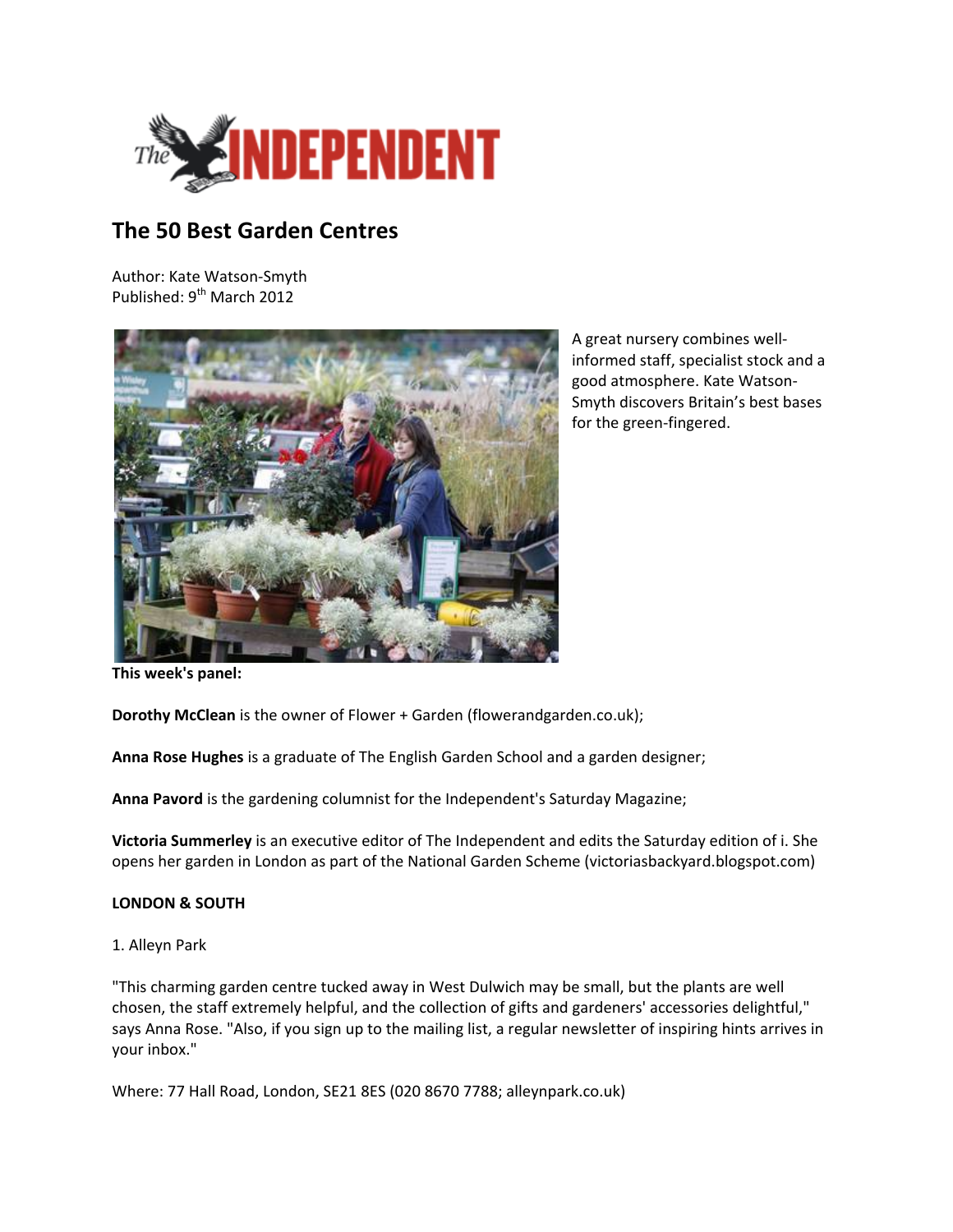#### 2. Wisley Plant Centre RHS

"Superb quality, as you'd expect from the Royal Horticultural Society's own garden centre, with the emphasis firmly on plants rather than seasonal tat," says Anna. "Magnificent magnolias and fabulous ferns – choose from 9,000 different delights and next door is the best gardening bookstore in the world."

Where: RHS, Wisley, Woking, Surrey, GU23 6QB (01483 21111; rhs.org.uk/wisleyplantcentre)

## 3. Clifton Nurseries

"London's oldest, and swankiest, garden centre," says Anna. "Garden design, landscaping, management, they do it all. Vintage furniture, stylish pots and plants. At a price."

Where: 5a Clifton Villas, London W9 2PH (020 7289 6851; clifton.co.uk)

#### 4. World's End Nurseries

Standing on an acre of land, the oldest of Chelsea's nurseries occupies a site used for hundreds of years as a thriving garden, says Dorothy. "Today it offers a calm and slightly quirky green oasis at the end of the bustling King's Road in London. Pick your way through the eclectic mix of plants and pots artfully arranged around the meandering pathways, making it more like a visit to a secret garden than a walk through a garden centre. Indoor and outdoor plants fight for space with garden statuary, planters, benches and even the odd gazebo."

Where: 441-457 King's Road, London SW10 0LR (020 7352; worldsendnurseries.com)

#### 5. RHS Hyde Hall

Expansive is the feeling you get from Hyde Hall from the moment you pull up in the newly landscaped car park, says Dorothy. Set atop a hill, the house and gardens are very exposed and the planting is carefully selected to ensure that the "right plant right place" principles are applied and the plants thrive. Using this experience, the nursery is stocked with an excellent selection of high-quality plants suitable for drier, poorer soils. "Top it all with a delicious light lunch or tea in the tea garden and make it a day out."

Where: Creephedge Lane, Rettendon, Chelmsford, Essex, CM3 8ET (0845 265 807; rhs.org.uk/Gardens/Hyde-Hall)

## 6. Great Dixter

"The nursery attached to this fabulous garden – the legacy of the late, great Christopher Lloyd – offers a chance to recreate some of Great Dixter's exciting plant schemes," says Anna Rose. "It's particularly good for unusual herbaceous plants and a wide variety of clematis. There is also a lovely little cafe and gift shop."

Where: Northiam, Rye, East Sussex, TN31 6PH (01797 252878; greatdixter.co.uk)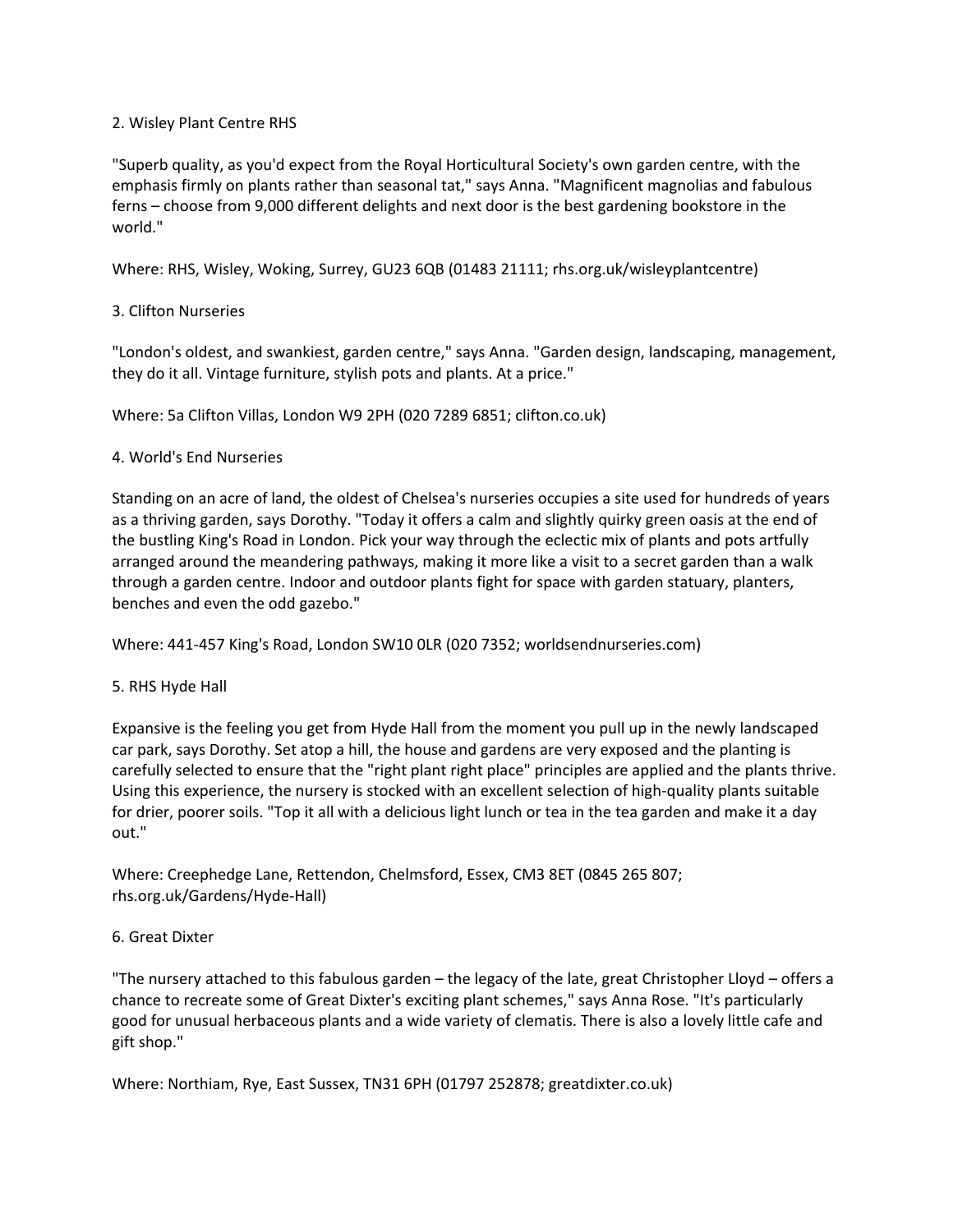#### 7. Neal's Nurseries

"My local must get a mention for its sheer ability to produce exactly what I am looking for whenever I'm looking for it," says Dorothy. "And I can be a tricky customer." Nestled on the northern tip of Wandsworth Common, you'll find every conceivable container, plant, plant accessory, gardening tool, gardening gift and more in this well laid-out garden centre. And if you can't find it, helpful staff will make sure they bend over backwards to get it for you.

Where: Heathfield Road, Wandsworth, London SW18 2PH (020 8874 2037; capitalgardensgroup.co.uk)

## 8. Penwood Nurseries

"With an enormously broad stock, much of which is grown on site, Penwood is a family enterprise headed by Douglas Harris, a terrific plantsman whose enthusiasm has rubbed off on his staff, " says Anna Rose. "With the hugely diverse variety of trees, shrubs and perennials, it is almost impossible to leave empty-handed."

Where: The Drove, Penwood, Newbury, Berkshire, RG20 9EW (01635 254366; penwoodnurseries.co.uk)

9. Thompsons Plant and Garden Centre

This family-run group of garden centres covers five retail sites in Kent and the South-East, and specialises in growing its own stock. So proud are they of the provenance of the plants that a three-year guarantee is offered, says Anna Rose.

Where: Stone Street, Petham, Kent, CT4 5PW (01227 700449; thompsons-plants.co.uk)

## 10. Waterperry Gardens

"Founded in the 1930s as a school of horticulture for ladies, the ornamental gardens are well worth a look before perusing the delights of the attached garden centre," says Anna Rose. It is particularly good for alpines, and most of the plants on sale are grown on site.

Where: Waterperry, nr Wheatley, Oxfordshire, OX33 1JZ (01844 339226; waterperrygardens.co.uk)

## **MIDLANDS & EAST**

## 11. Barnsdale Gardens

If it's inspiration you're after, an unusual plant specimen or a delicious cup of tea, Barnsdale Gardens is a perfect destination, says Dorothy. "The extensive gardens, feature different design styles and innovative use of plants. The nursery, much of which is grown on site off cuttings from the gardens, offers good value and many rare specimens. My special treat is a bag of fresh, Barnsdale windfall apples"

Where: The Avenue, Exton, Oakham, Rutland, LE15 8AH (01572 813200; barnsdalegardens.co.uk) 12. Woottens Plants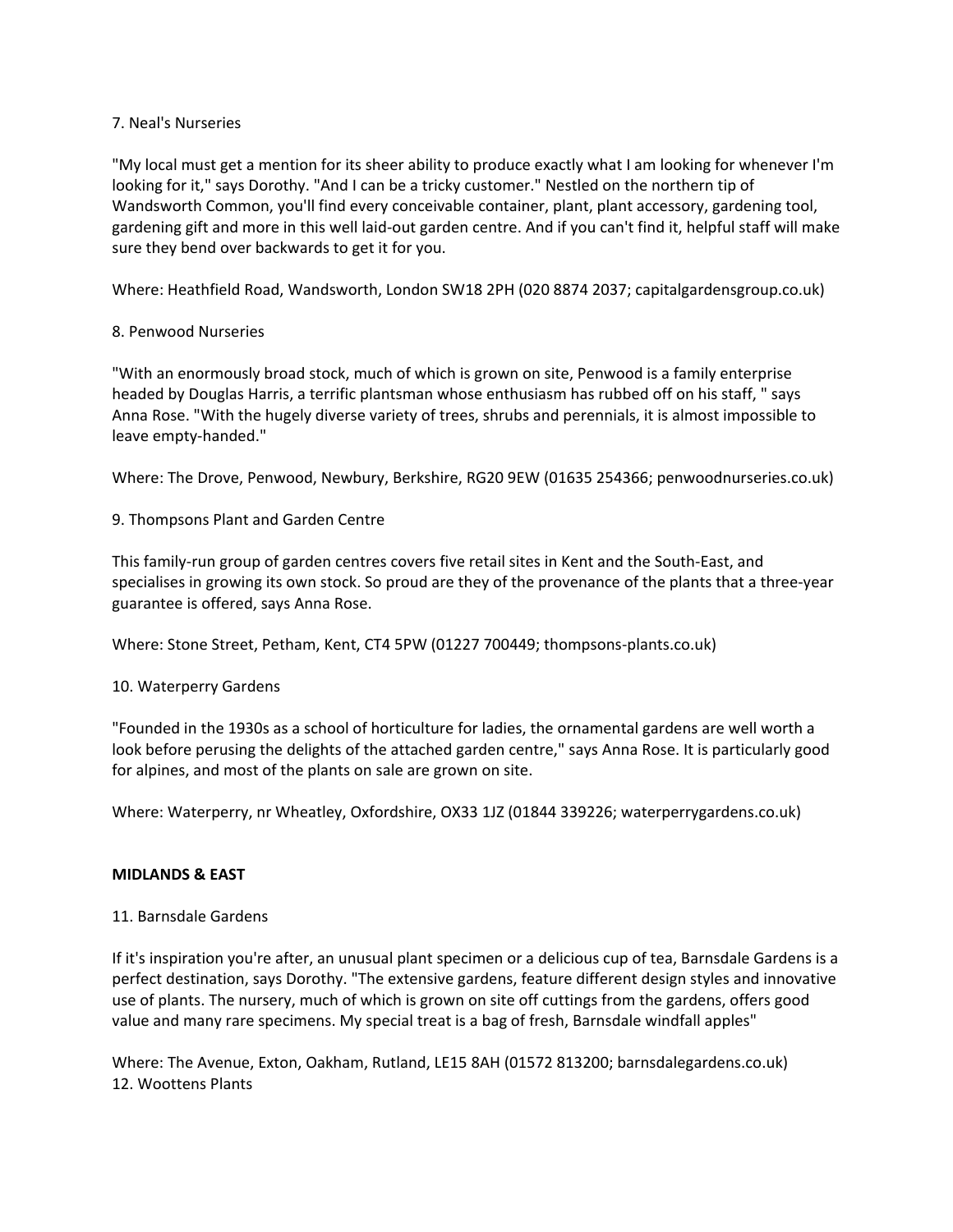"Set up by the charismatic Michael Loftus, who used to own Neals Yard wholefoods shop in Covent Garden," says Anna. "His aim was to have plants so beautiful and so beautifully grown (iris are a speciality) that customers would drive hundreds of miles out of their way to buy them. And they do."

Where: Wenhaston, Halesworth, Suffolk, IP19 9HD (01502 478258; woottensplants.co.uk)

13. Burford Garden Company

"Burford has everything you could want for your garden – and home – from buildings and chicken houses, to tools, lights and furniture, set off by a carefully selected range of plants," says Anna Rose.

Where: Shilton Road, Burford, Oxfordshire, OX18 4PA (01993 823117; burford.co.uk)

14. The Beth Chatto Gardens

Another must from Victoria. An overgrown wasteland with poor soil and boggy hollows has been transformed into an informal garden. There's lots of advice on which plants are suitable for your particular issues as well as a tea room and workshops to attend.

Where: Elmstead Market, Colchester, Essex, CO7 7DB (01206 822007; bethchatto.co.uk)

15. Harvey's Garden Plants

"The Orchard Room at the heart of the nursery is a winner of foodie awards, making the nursery worth a visit just for lunch," says Dorothy. "Combine good food with a Chelsea award-winning collection of rare shade and woodland plants and a trip to Suffolk is a necessity. Look out for its talks and practical sessions, they are well worth attending."

Where: Great Green, Thurston, Bury St Edmunds, Suffolk, IP31 3SJ (01359 233363; harveysgardenplants.co.uk)

#### 16. Reads Nursery

Small family-run business offering a huge selection of plants and fruit trees most of which they have propagated themselves. Pride themselves on environmentally-friendly methods - recycled boxes for delivery, peat-free compost and predators against pests.

Where: Buy online and collect or arrange delivery from the farm in Bungay, Suffolk (01986 895555; readsnursery.co.uk)

#### 17. The Plant Centre

This is the national centre for horticulture and has been teaching and training for 60 years. While the selection of plants isn't huge, the advice available is second to none and they do have very good sales as well as lots of inspiration. The students will also visit your garden (if you live locally) and come up with suggestions and design ideas for you. Holds the national collections of Penstemons and Philadelphus.

Where: Evesham Road, Pershore, Worcestershire, WR11 4RJ (01386 551149)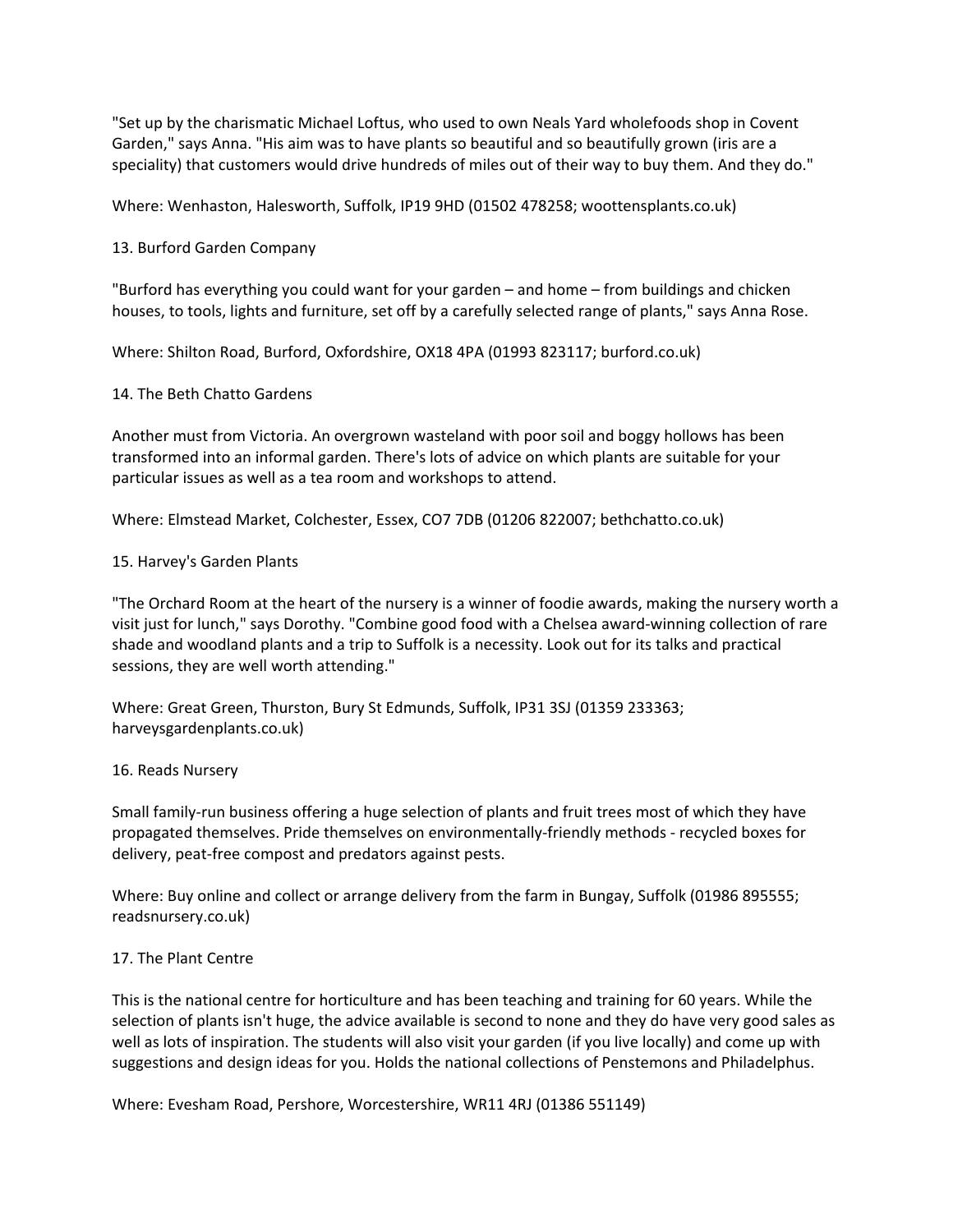#### 18. Cotswold Garden Flowers

"Owned by the pleasingly combative ex-schoolmaster Bob Brown, who gives plants in his nursery marks of ten," says Anna. "Teacher's pets are spurges and asters, bellflowers and geraniums. There is also a good collection of spiky agaves."

Where: Sands Lane, Badsey, Evesham, Worcestershire, WR1 7EZ (01386 422829; cgf.net)

#### 19. Scotsdales

Good range of grasses and bamboos here as well as olive trees of all sizes with lots of clear information about caring for them. Rated for its wide paths which are easy to navigate and the fact that a large portion of the site can be covered on a rainy day.

Where: 120 Cambridge Road, Great Shelford, Cambridge, CB22 5JT (01223 842777; scotsdalegardencentre.co.uk)

20. Emcy's

"A place that welcomes both me and my pooch – perfect," says Dorothy. "Emcy's is a rare find: a large, independent garden centre with every conceivable plant and garden accoutrement; staff who go out of their way to make your visit a memorable one; and most importantly, not happy with the price? They're ready to listen to reasonable offers." The grow your own page on its website offering advice and gardening tips is worth keeping an eye on for sensible, monthly updates.

Where: Weybourne Rd, Kelling, Holt, Norfolk, NR25 7ER (01263 711574; emcy.co.uk)

#### 21. Grange Farm Nursery

Extremely helpful and knowledgeable plantswomen run this nursery near Malvern. It specialises in camellias which can be fussy flowers. There is no cafe or gift shop as this place prides itself on being a proper nursery for proper gardeners. If you want a water feature go somewhere else.

Where: Guarlford, Malvern, Worcestershire, WR13 6NT (01684 562544)

#### **SOUTH WEST**

## 22. CW Groves & Son Ltd

"Winners of the Greatest Garden Centre Team (mid-sized) 2011 and no wonder," says Anna. "Charlie Groves is the sixth generation to run this brilliant family business. Compost, seeds, chicken feed, turf, roses, water features, pots, bedding plants – everything you'd expect in a local garden centre, but with the best help and service you'll find."

Where: West Bay Rd, Bridport, Dorset, DT6 4BA (01308 422654; grovesnurseries.co.uk)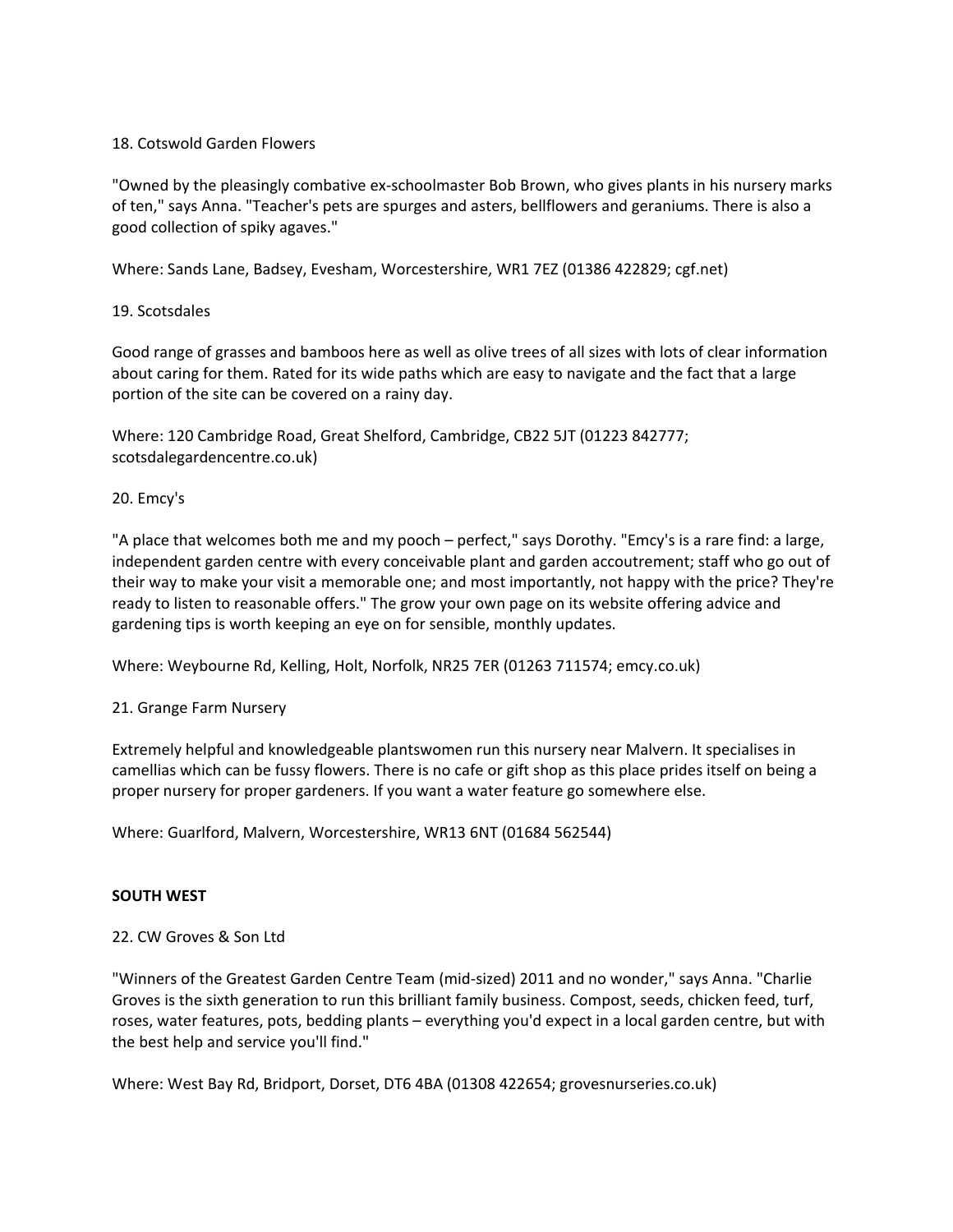#### 23. Thorngrove Garden Centre

"You can be sure of a warm welcome here and the plants are just as well looked after," says Dorothy. Mostly grown on site by a team of 25 disabled people who work alongside a team of mentoring staff and volunteers. "This is a gardeners' nursery and although they pride themselves on being purely that, they would like a coffee shop to encourage customers to linger."

#### Where: Common Mead Lane, Gillingham, Dorset, SP8 4RE (01747 822242)

## 24. Jekka's Herb Farm

"This organic herb farm has to be included," says Victoria. There are over 650 varieties of rare and tropical species among its collection of culinary, aromatic, decorative and medicinal herbs. The farm celebrates its silver jubilee in April and is the only organic nursery with more than 60 RHS gold medals.

Where: Rose Cottage, Shellards Lane, Alveston, Bristol, BS35 3SY (jekkasherbfarm.com)

#### 25. Edwin Tucker & Sons

"Established as seed merchants in 1831, the firm supplies more than 100 kinds of seed potato and nearly 200 varieties of other vegetables, flowers and green manures," says Anna. All seed is produced organically.

Where: Brewery Meadow, Stonepark, Ashburton, Newton Abbot, Devon, TQ13 7DG (01364 652233; edwintucker.com)

#### 26. Rosemoor

As with all the RHS gardens, a visit to Rosemoor is a fantastic day out, says Anna Rose. "The extensive gardens are backed up by a packed plant centre, filled with the best the garden has to offer and manned by knowledgeable, helpful staff."

Where: Great Torrington, Devon, EX38 8PH (0845 265 8072; rhs.org.uk/gardens/rosemoor)

#### 27. Burncoose Nurseries

"There is an enormous range of plants here, many of which can be seen in its woodland garden," says Anna. "Its links to the Caerhays estate, home to a national collection of magnolias, means it has a good selection of these, as well as camellias and rhododendrons."

Where: Gwennap, Redruth, Cornwall, TR16 6BJ (01209 860316; burncoose.co.uk)

#### 28. Knoll Gardens

Knoll Gardens unfolds into a showcase for plants, especially the grasses that form the basis of the nursery's offering, says Dorothy. If they don't have the specimen you're after, they'll have a reason why not and offer to find it for you if it can be found. "Knowledgeable and hands-on nurserymen and women and Neil Lucas, owner and acclaimed authority on ornamental grass, will advise you on how to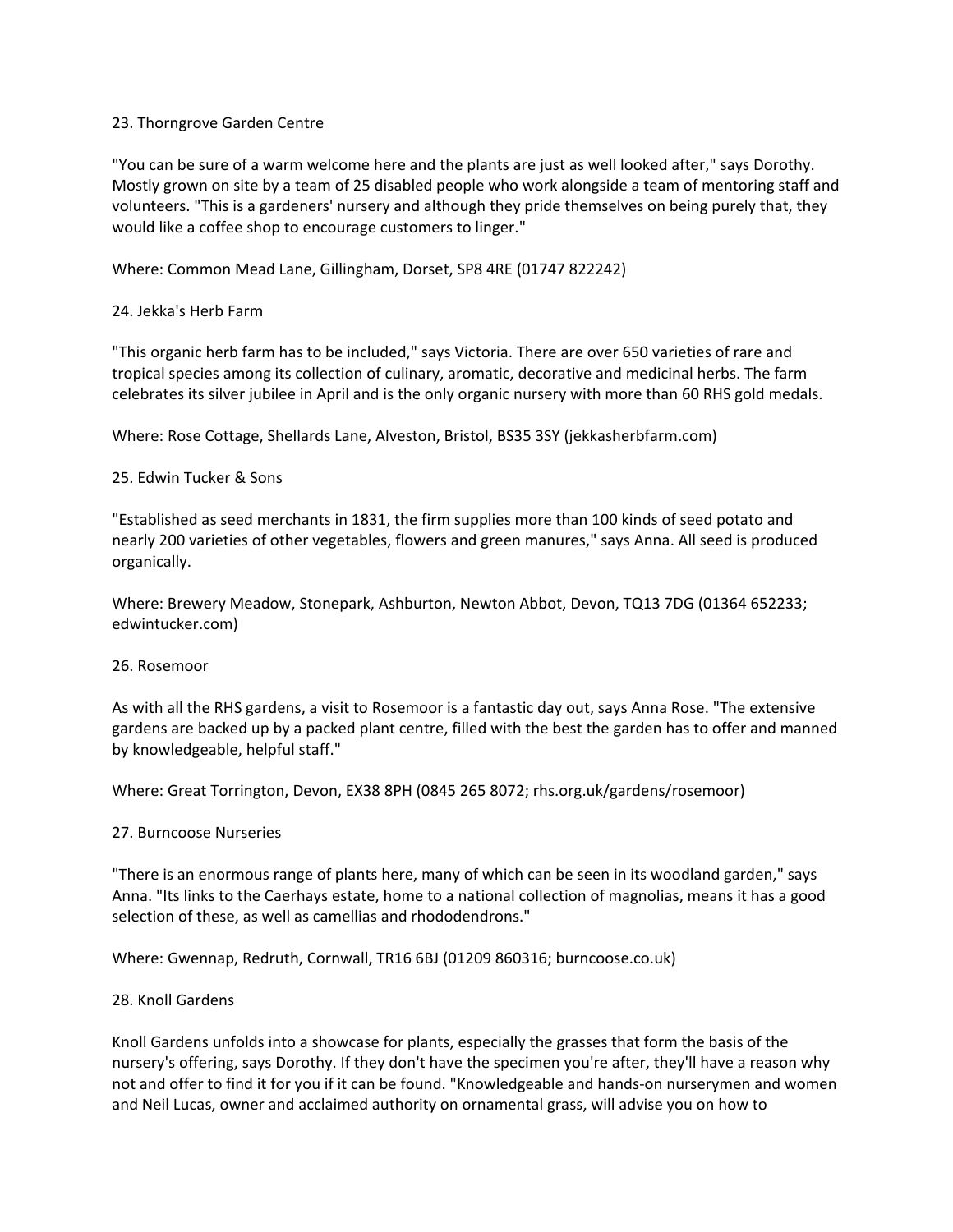incorporate naturalistic grasses into your planting scheme. The small tea room offers a good cuppa but if you just want a quiet place to sit and contemplate the opportunities presented by grasses, you'll find a bench or pair of chairs around just about every corner.

Where: Hampreston, Wimborne, BH21 7ND (01202 873931; knollgardens.co.uk)

# 29. Tregothnan Estate

As the largest historic botanic garden in Cornwall, the privately owned Tregothnan Estate, although not strictly a garden centre, deserves a mention, says Dorothy. "Its range of plants, many of which are rare, is grown on the estate and is continuously being extended to meet the demand for locally grown, high quality British plants and there is expert advice and guidance over the phone or by email." Visit by appointment only.

Where: tregothnan.co.uk

# **NORTH**

30. Bridgemere Nursery and Garden World

"This garden centre group encompasses 128 individually branded garden centres around the country, including this one, Wyvale and Blooms of Bressingham," says Anna Rose. The website has a search engine to find your local garden centres, as well as advice, online ordering and a plant-finding service.

Where: Bridgemere, nr Nantwich, Cheshire (01270 521100; thegardencentregroup.co.uk)

31. Barton Grange

This winner of the 2012 Garden Centre of the Year award is part of a family-run group of three plant nurseries, a hotel and a landscaping business. There is a vast range of stock and the outdoor plant area has a roof that closes when it rains.

Where: Gartstang Road, Brock, Preston, PR3 ORB (01995 642900; bartongrange.co.uk)

## 32. Bluebell Cottage Gardens

When Sue Beesley won BBC Gardener of the Year in 2006, it gave her the confidence to run her own nursery, says Victoria. "Open from April to September, the gardens, which run alongside the Trent and Mersey canal towpath, boast a potager, a grasses garden and orchard while the nursery is crammed with locally grown plants, many of which have been propagated by Sue herself." Tearoom and parking.

Where: Lodge Lane, Dutton, nr Warrington, Cheshire, WA4 4HP (01928 713718; lodgelanenursery.co.uk)

33. Grosvenor Garden Centre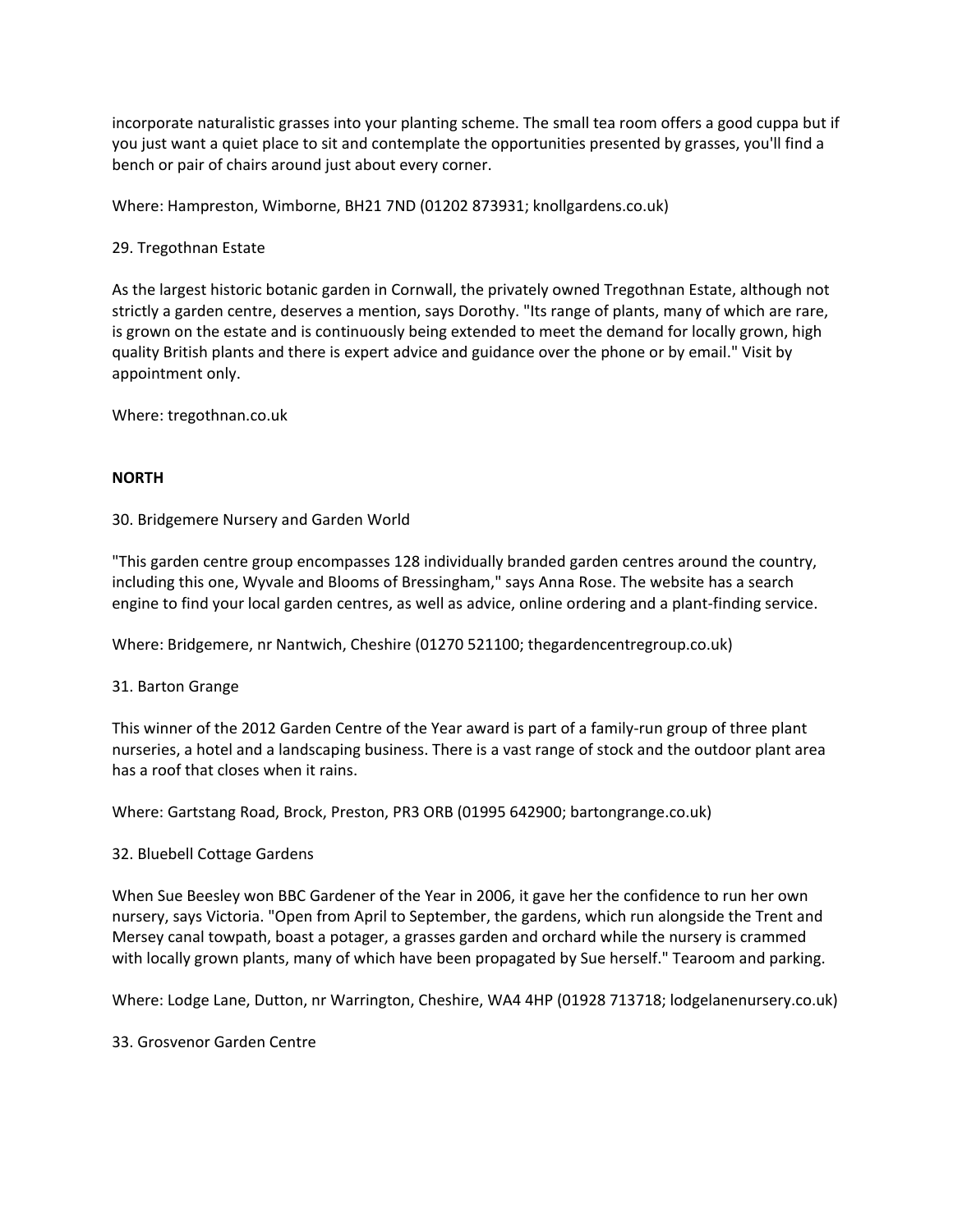This is an emporium of all things garden-related, including upmarket furniture, accessories and, of course, plants, says Anna Rose. It often receives the Garden Centre of Excellence award, plus it hosts a regular farmer's market and has a fantastic locally sourced food shop and café.

Where: Wrexham Road, Belgrave, Chester, CH4 9EB (01244 625200; grosvenorgardencentre.co.uk)

# 34. Larch Cottage Nurseries

Owned by landscape designer Peter Stott, the garden at Larch Cottage is an inspiration, while the nursery offers the means to replicate its charm, says Anna Rose. Anna Pavord calls it a place of pilgrimmage for plantaholics who love rare and unusual shrubs, trees, dwarf conifers and Japanese maples.

Where: Melkinthorpe, Penrith, Cumbria, CA10 2DR (01931 712404; larchcottage.co.uk)

# 35. Homebase

"Catch the plants on their delivery day and you will seldom find better value, I have heard one renowned garden designer declare of their local Homebase," says Dorothy. "The buyers do an excellent job of stocking relevant, seasonal plants alongside the perennial favourites."

Where: nationwide (0845 077 8888; homebase.co.uk)

# 36. Wentworth Garden Centre

Just off the M1, this family-owned independent nursery is one of the largest in Yorkshire. "The setting alone makes shopping here a pleasure, with the extensive gardens of Wentworth Woodhouse as a backdrop," says Dorothy. "The garden centre is constructed in the former Kitchen, Italian and Japanese gardens of the estate. Wentworth focuses on plants – good quality at affordable prices – and the well informed staff support this philosophy."

Where: Hague Lane, Wentworth, Rotherham, South Yorkshire, S62 7TF (01226 744842; wentworthgardencentre.co.uk)

## 37. Harlow Carr

Dominated by water and stone, Harlow Carr is very much part of its Yorkshire surroundings but its gardeners seek to push the boundaries with unusual, and sometimes unexpected, planting. The library has one of the best collections of modern books on gardening.

Where: Crag Lane, Harrogate, North Yorkshire, HG3 1UE (01423 565418; rhs.org.uk/gardens/harlowcarr)

38. Halls of Heddon

"Halls have never lost faith with their preferred flower – the dahlia," says Anna. "During the long years when dahlias were in outer darkness, they plugged on regardless. Now they are wildly fashionable and Halls sells all the best kinds."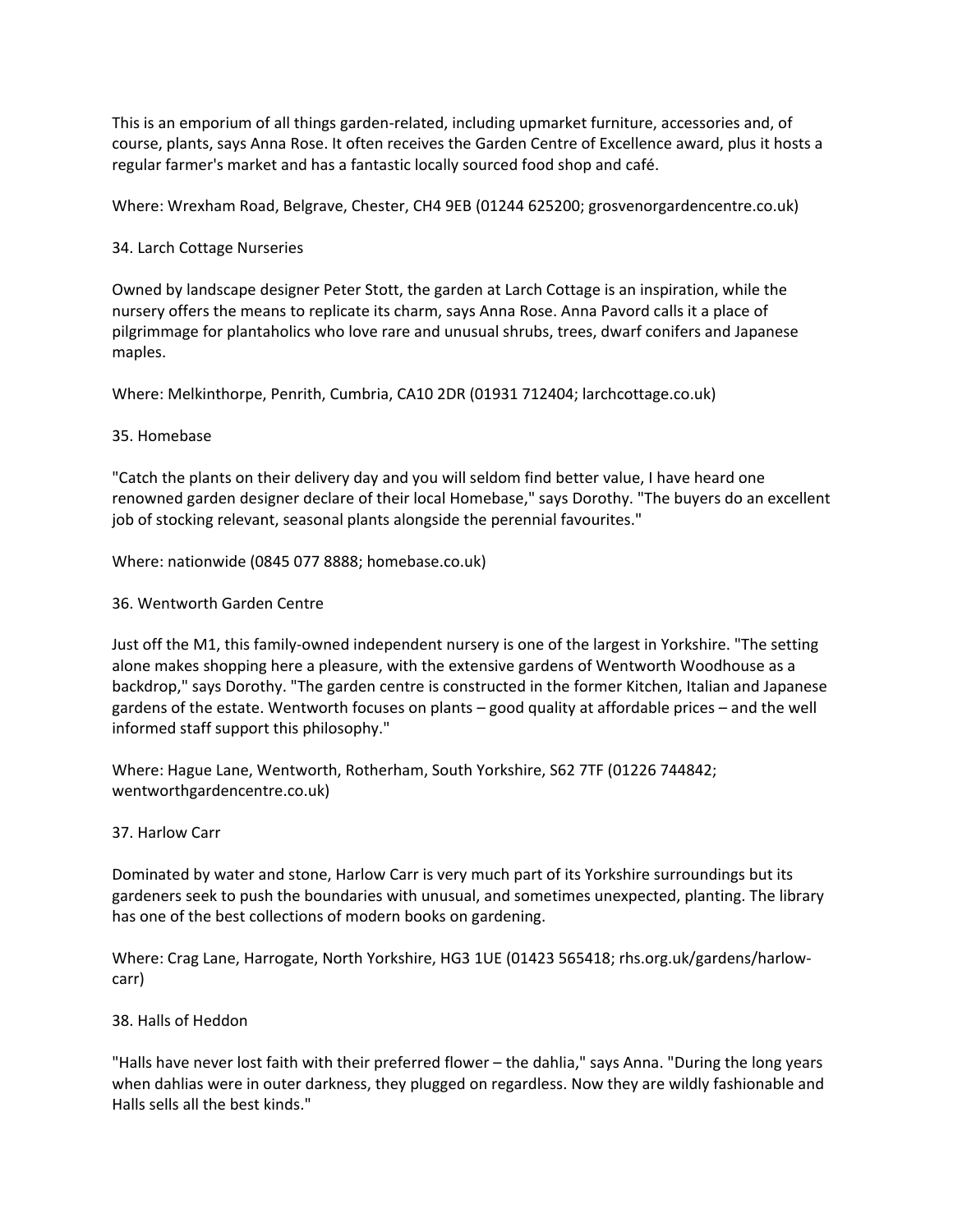Where: West Heddon Nurseries, Heddon-on-the-Wall, Northumberland, NE15 0JS (01661 852445; hallsofheddon.co.uk)

#### **SCOTLAND**

39. New Hopetoun Gardens

One of Edinburgh's best-stocked garden centres, this has been running for 30 years. The staff are all gardeners and the plants are chosen for their ability to thrive in the Scottish climate. There's fresh baking in the Orangery too.

Where: by Newton Village, West Lothian, Edinburgh, EH52 6QZ (01506 834433; newhopetoungardens.co.uk)

#### 40. Munro's Nurseries

"The restaurant is renowned, with devotees making regular detours for the delicious home grown and produced food," says Dorothy. "They'll also tell you that their seed potatoes are beyond compare and they are the only place locally to buy your vegetable plants. A family-owned and run garden centre that delivers on every front."

Where: Bogallan, North Kessock, Inverness, IV1 3XE (01463 731210; munrosnurseries.co.uk)

41. Glendoick Garden Centre

"The Glendoick name has long been synonymous with rhododendrons," says Anna. "The garden centre is a more recent venture by the Cox family with an excellent food hall and café." From April to mid-June the famous garden is open as well.

Where: Glencarse, Perth, PH2 7NS (01738 860260; glendoick.com)

42. Melville Dobbies Garden Centre

David Barnes built Dobbies into the biggest garden centre chain in Scotland until in 2007, he sold out to Tesco, says Anna. "Dobbies centres vary in quality but this is a good one with a big garden buildings centre."

Where: Melville Nursery, Lasswade, Midlothian, EH18 1AZ (0131 6631941; dobbies.com)

#### 43. Allium Garden Company

"A must stop for that elusive gift en route to your Scottish hideaway or a destination in itself, if you are looking for a specific plant in the Highlands," says Dorothy.

Where: Ballinluig, Pitlochry, Perthshire; PH9 0LG (01769 472358)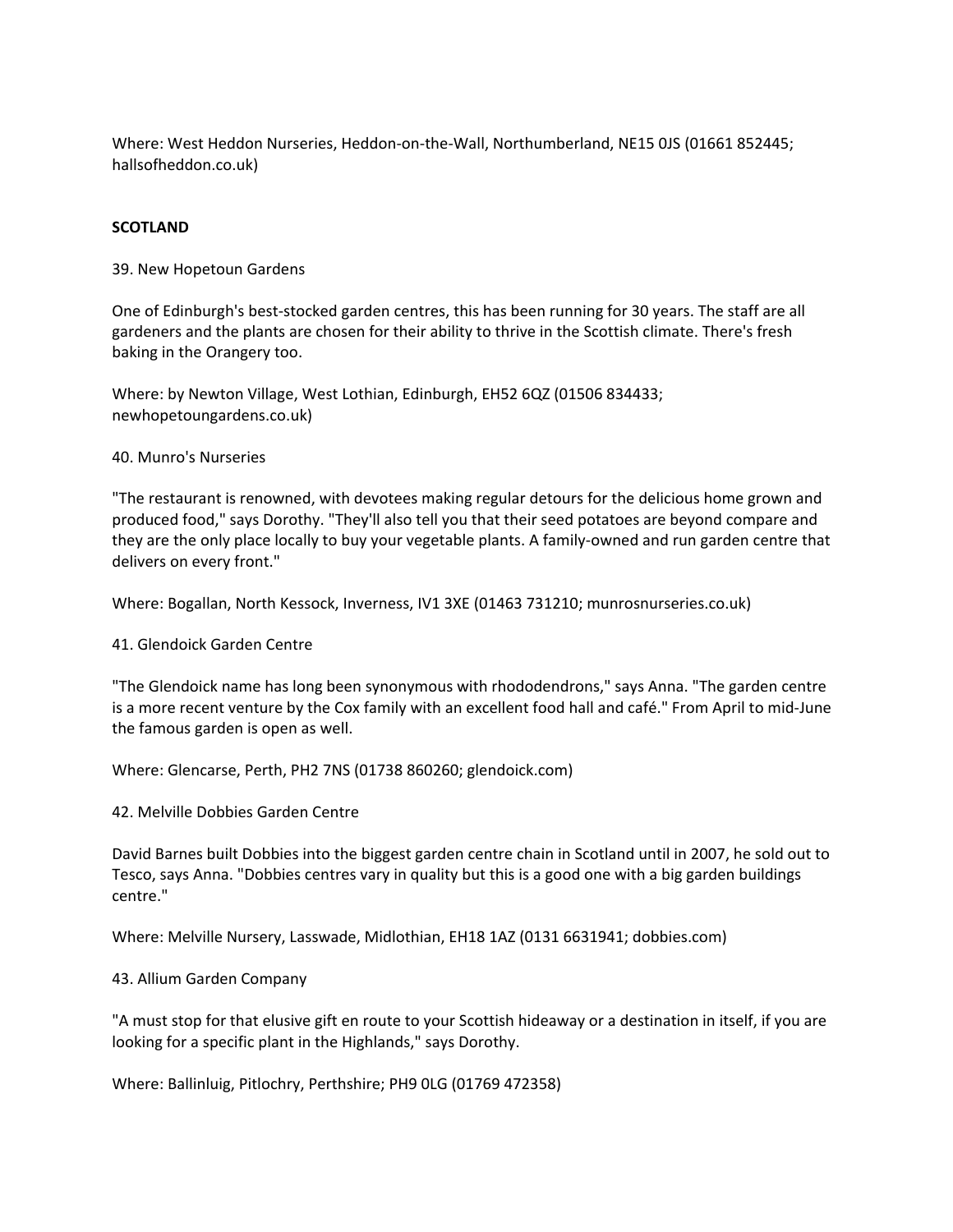#### **WALES & NORTHERN IRELAND**

#### 44. Dibleys

"Renowned worldwide for their houseplants and winners of nearly two dozen Chelsea gold medals, this is the place to buy greenery for inside rather than outside," says Victoria. "The nursery is in a 10-acre arboretum so there's a chance to take woodland walks, do some bird-watching or let the children run about. There is an official sales area but visitors are welcome to wander through the vast greenhouses.

Where: Llanelidan, Ruthin, Denbighshire LL15 2LJ (01978 790677; dibleys.com)

#### 45. Farmyard Nurseries

Winner of six RHS gold medals, Farmyard specialises in herbaceous perennials, especially hellebores and primulas, says Victoria. "Visitors are welcome to wander around the entire three-acre site and owner Richard Bramley's one-acre woodland garden is open under the National Gardens Scheme.

Where: Llandysul, Carmarthenshire, SA44 4RL (01559 363389; farmyardnurseries.co.uk)

46. Rowallane Gardens

"A garden shop has recently opened at Rowallane, which has got to be great news given that this is a plantsman's garden," says Victoria. "It was created by the Rev John Moore in the 1860s and is now run by the National Trust. It is particularly famous for its blue Himalayan poppies, the Victorian walled garden and the rock garden wood.

Where: Saintfield, BT24 7LH (028 9751 0131)

47. Mount Stewart House and Gardens

"Wonderful, inspiring gardens laid out in the 1920s and taking advantage of the mild maritime climate," says Victoria. "The garden centre sells plants grown at Mount Stewart and on peat-free compost." This is a National Trust property so a good place for a day out with a restaurant, shop and guided tours.

Where: Portaferry Road, Newtownards, Co Down, BT22 2AD (028 4278 8387; nationaltrust.org.uk/mount-stewart)

48. Ballyrogan Nurseries

Open by appointment only, but it's nevertheless well worth a visit if you want something a little out of the ordinary, says Victoria. "Gary Dunlop specialises in herbaceous perennials, and among his interests are agapanthus and crocosmia.

Where: The Grange, Ballyrogan, Newtownards, Co Down, BT23 4SD (028 9181 0451)

49. Dickson Nurseries Ltd